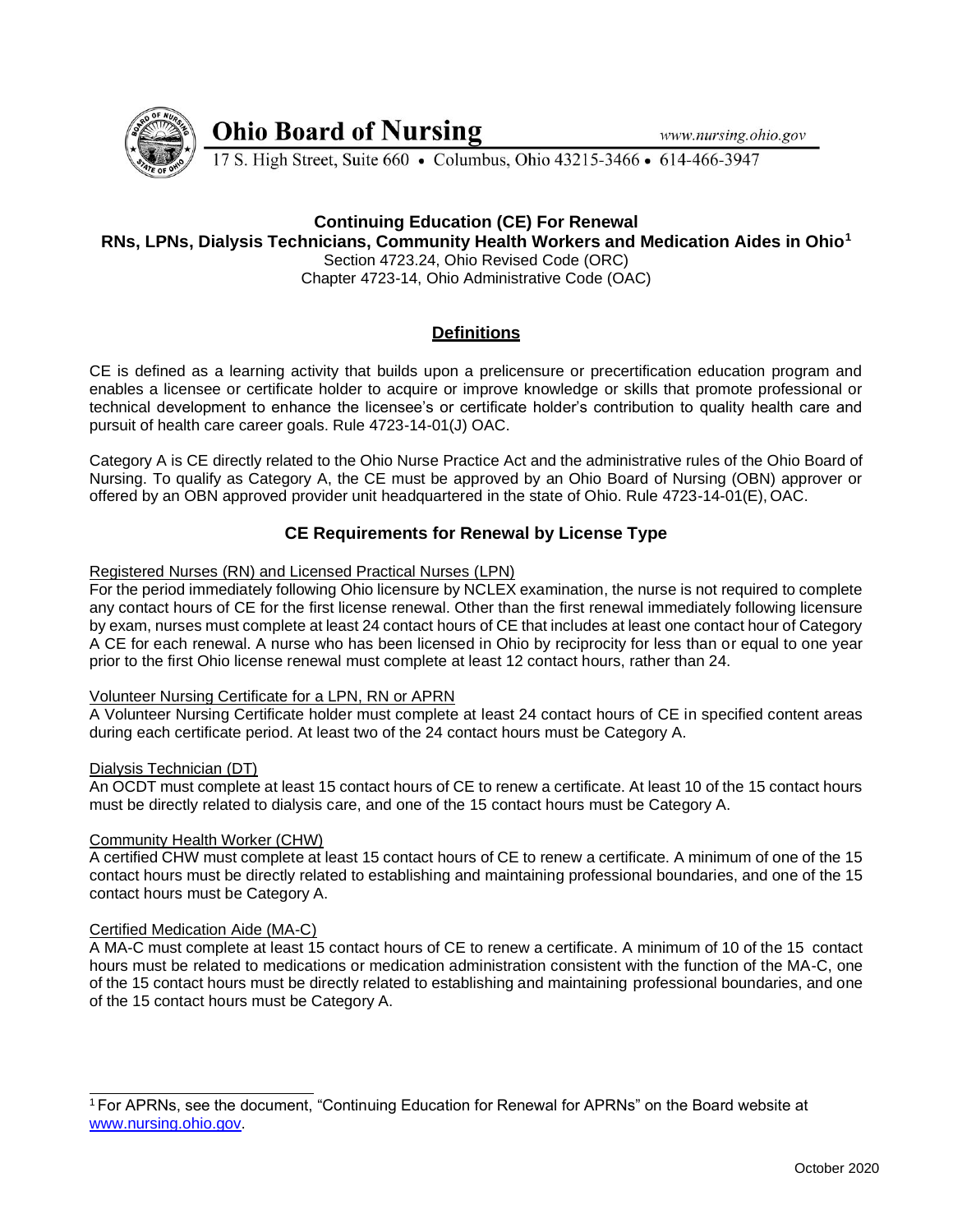# **FAQs: General CE Questions/Requirements**

## **Q: What activities/events meet Board requirements for CE?**

**A:** The following summarizes the activities/events that meet the requirements for CE. See Rule 4723-14-05(A), OAC.

- $\Box$  A CE activity approved by an OBN approver or provided by an approved provider unit (see list in the response below);
- $\Box$  A CE activity approved by a board or agency regulating the licensee or certificate holder in another jurisdiction;
- $\Box$  A CE activity approved or provided by a nationally recognized accreditation system of CE, for example, the American Nurses Credentialing Center (ANCC), the Accreditation Council for Continuing Medical Education (ACCME), the International Association for Continuing Education and Training (IACET)), or a national certifying organization that meets the requirements in Section 4723.46(A), ORC;
- □ Academic credit for successful completion of a course taken through an accredited educational institution, such as a college course. The conversion from academic credit to CE contact hours is:
	- 1 credit hour in a quarter system = 10 contact hours of CE
	- 1 credit hour in a trimester system = 12 contact hours of CE
	- 1 credit hour in a semester system = 15 contact hours of CE
- $\Box$  An independent study defined as a self-paced learning activity for which contact hours may be awarded that includes both a mechanism for evaluation of learning and feedback to the learner;
- $\Box$  Inter-professional CE that is a planned, organized learning experience designed for a target audience made up of members of two or more different professions;
- $\Box$  A CE activity approved by a board or an agency that regulates a health care profession or related discipline in Ohio or another jurisdiction, such as the State of Ohio Medical Board, State of Ohio Board of Pharmacy, State Board of Psychology, and the Counselor, Social Worker and Marriage and Family Therapist Board.

## **Q: I understand I can apply hours that I worked as a volunteer towards CE for RN or LPN renewal, is that correct?**

**A:** An RN or LPN who serves as a volunteer for indigent and uninsured persons, without compensation, may use up to 8 hours of the volunteer service towards their CE requirement. One hour of CE may be awarded for each 60 minutes documented as spent providing uncompensated health care services as a volunteer. Documentation must include a signed statement from a person at the health care facility or location where the health care services were performed indicating the date and time the health care services were performed, that the recipient was indigent and uninsured and that the licensee provided services as a volunteer. (Rule 4723-14- 03(L), OAC)

## **Q: What activities/events do not meet Board requirements for CE?**

**A:** The following summarizes the activities/events that **do not meet the** requirements for CE. See Rule 4723- 14-05(B), OAC.

- $\Box$  Repetition of any educational activity with identical content and course outcomes within a single reporting period;
- □ Self-directed learning such as reading texts or journal articles that have not been approved as an independent study or awarded contact hours by an accredited or approved provider or provider unit;
- $\Box$  Participation in clinical practice or research that is not part of a CE activity;
- □ A personal development activity;
- $\Box$  Professional meetings or conventions except for those portions designated as a CE activity;
- □ Community service: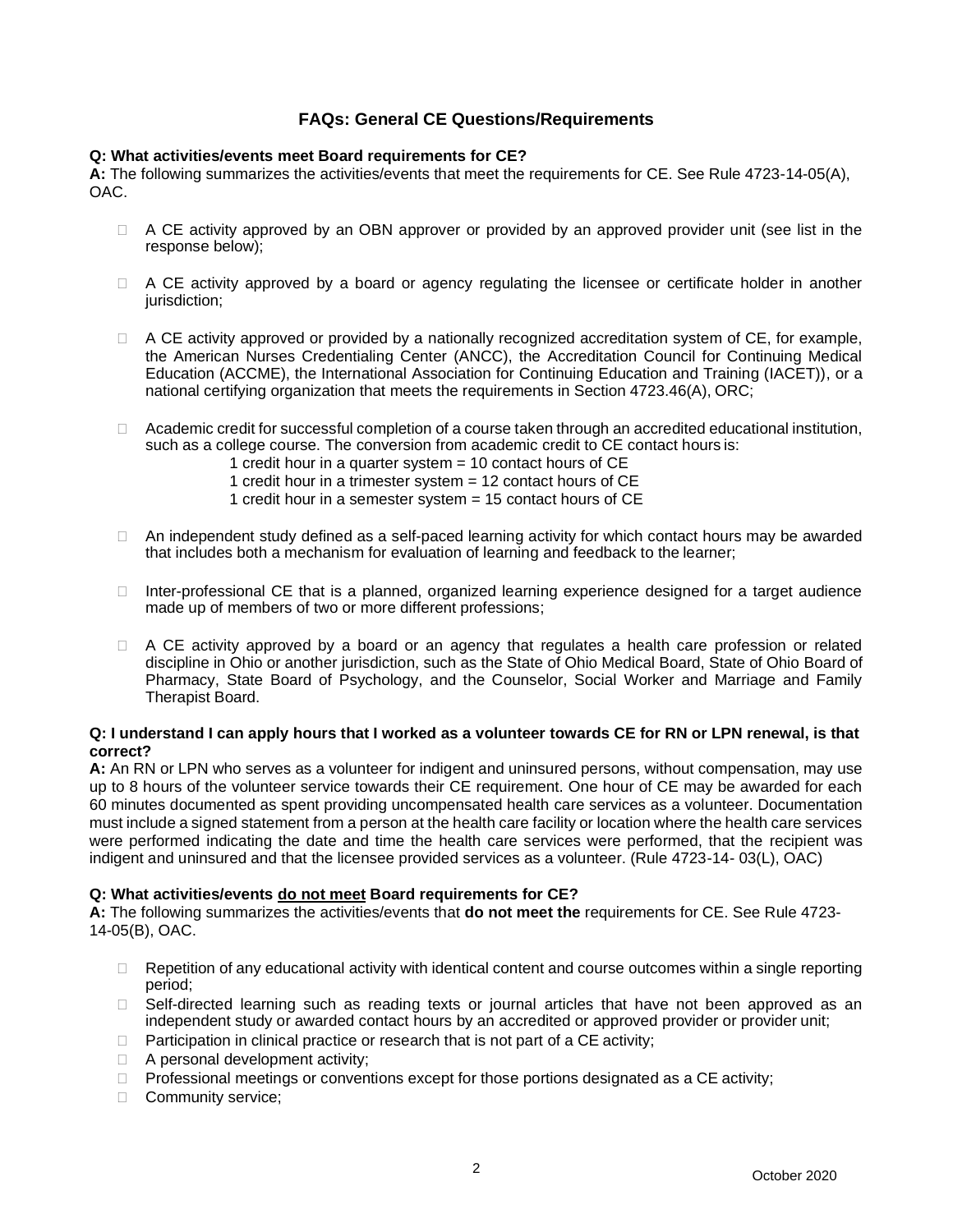- □ Volunteer practice or services that do not meet qualifications of Rule 4723-14-03(L), OAC, discussed in the above Q&A;
- □ Board-ordered CE:
- □ Membership in a professional organization.

## **Q: What is an OBN Approver?**

**A:** An OBN approver is an entity or organization headquartered in Ohio authorized by the Board to approve CE activities offered by a provider or to approve a Provider Unit. An acceptable CE certificate from an OBN approver that documents your CE event must include a statement with the OBN Approver name and number. Current and recently closed OBN Approvers are listed below:

- □ Northwest State Community College, Division of Nursing and Allied Health (OBN-008-92)
- Ohio Department of Developmental Disabilities (OBN-010-93)
- □ Ohio Department of Mental Health and Addiction Services (OBN-003-92)
- □ Ohio League for Nursing (OBN-006-92)
- □ Ohio Nurses Association (OBN-001-91)
- Omnicare Great Lakes Region, Division of Education (OBN-009-93)
- □ UC Health (OBN-007-92) (Closed 2019)
- □ University of Cincinnati, College of Nursing (OBN-011-93)
- UVMC Education and Development (OBN-005-92) (Closed 2018)
- □ Licensed Practical Nurse Association of Ohio (OBN-002-92) (Closed 2018)

## **Q: May I obtain the contact hours of CE through independent study by mail or on the Internet?**

**A:** Yes. There is no limit to the number of contact hours obtained through independent studies. Independent study may be taken through mail order courses or the Internet.

#### **Q: Between what dates do RNs need to complete CE for it to count for the 2021 RN renewal period?**

A: For RNs renewing in 2021, the CE contact hours need to be completed on or between November 1, 2019 and October 31, 2021.

## **Q: Between what dates do LPNs need to complete the CE for it to count for the 2020 LPN renewal period?**

**A:** For LPNs renewing in 2020, the CE contact hours need to be completed on or between November 1, 2018 and October 31, 2020.

#### **Q: Between what dates do DTs, CHWs, Medication Aides, need to complete CE for it to count for the next renewal period?**

**A:** DTs will renew in 2021. The CE contact hours need to be completed on or between April 1, 2019 and March 31, 2021.

**A:** CHWs will renew in 2021. The CE contact hours need to be completed on or between April 1, 2019 and March 31, 2021.

**A:** Medication Aides will renew in 2020. The CE contact hours need to be completed on or between May 1, 2018 and April 30, 2020.

## **Q: Must I submit documentation of my CE hours to the Board when I renew my license?**

**A:** You are not required to submit documentation of your CE hours when you renew your license. When you renew, you must attest on the renewal application that you met or will meet the CE requirement by the end of the renewal period.

## **Q: What is a "waiver"?**

**A:** A waiver is a one-time opportunity to opt out of the CE requirements for one renewal period for RNs, LPNs, OCDTs and CHWs. A waiver may only be used one time, and once you request it on the renewal application, the request cannot be withdrawn.

## **Q: How will the Board know that I met the CE requirement?**

**A:** The Board may conduct a random audit to determine compliance with CE requirements. If you are chosen for an audit, the Board will notify you. The waiver, as explained above, cannot be used after you receive notification of an audit.